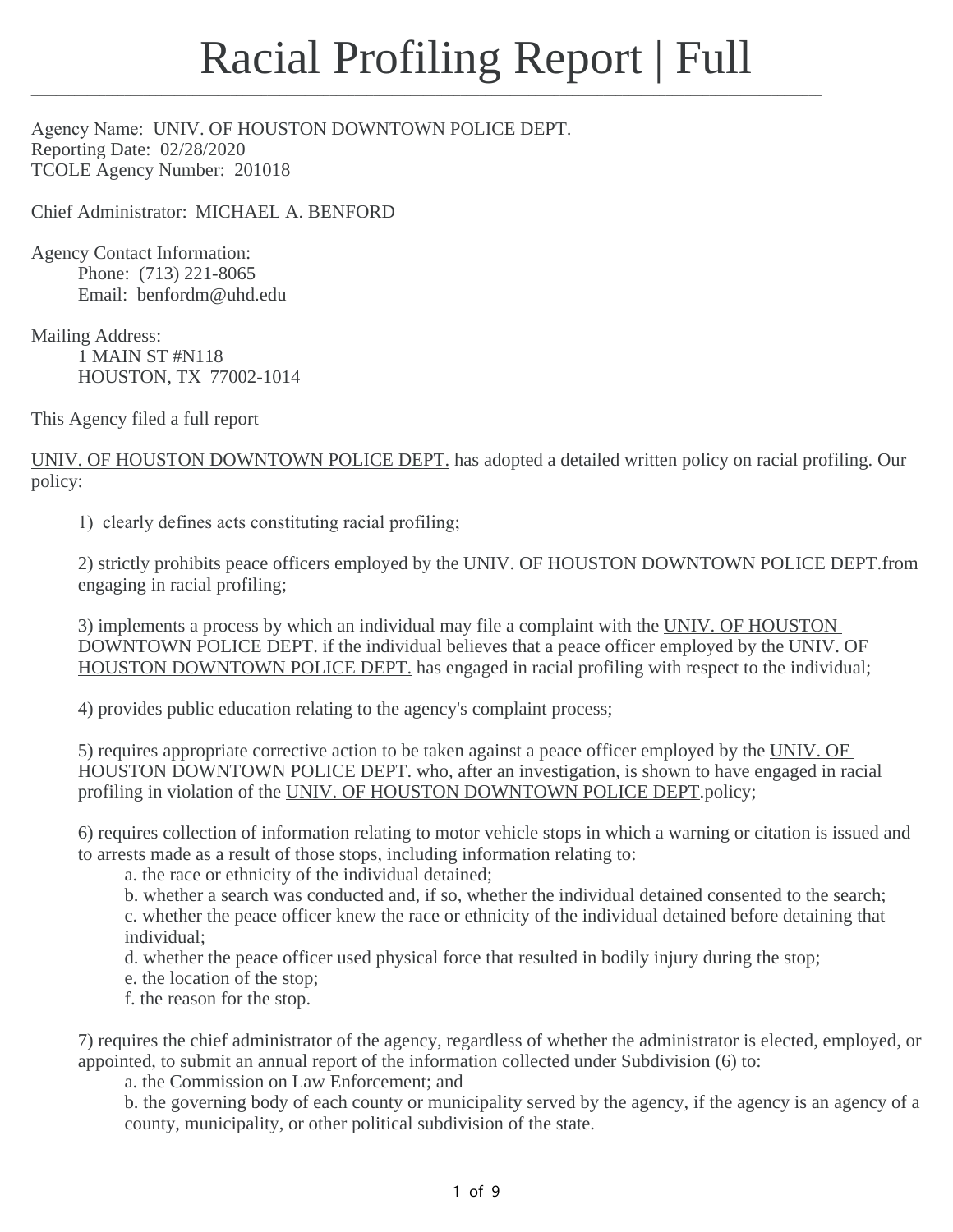The UNIV. OF HOUSTON DOWNTOWN POLICE DEPT has satisfied the statutory data audit requirements as prescribed in Article 2.133(c), Code of Criminal Procedure during the reporting period.

Executed by: Michael Benford Chief of Police

Date: 02/28/2020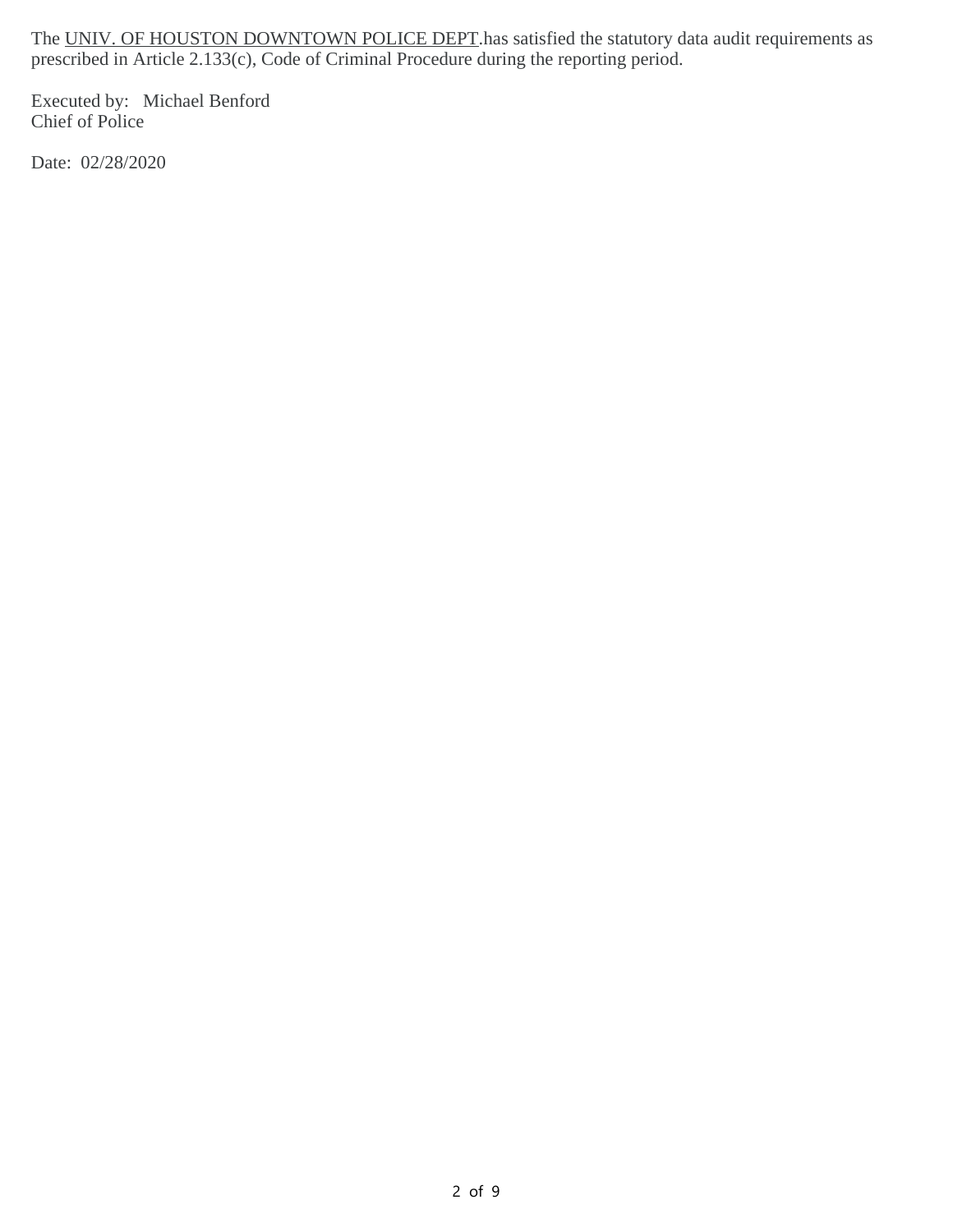## Total stops: 611

| Street address or approximate location of the stop |                |
|----------------------------------------------------|----------------|
| <b>City street</b>                                 | 611            |
| <b>US highway</b>                                  | $\overline{0}$ |
| <b>County road</b>                                 | $\overline{0}$ |
| <b>State highway</b>                               | $\overline{0}$ |
| Private property or other                          | $\overline{0}$ |
| Was race or ethnicity known prior to stop?         |                |
| <b>Yes</b>                                         | $\overline{0}$ |
| <b>No</b>                                          | 611            |
| <b>Race / Ethnicity</b>                            |                |
| Alaska Native / American Indian                    | $\mathbf{1}$   |
| <b>Asian / Pacific Islander</b>                    | 49             |
| <b>Black</b>                                       | 194            |
| White                                              | 170            |
| <b>Hispanic / Latino</b>                           | 197            |
| <b>Gender</b>                                      |                |
| <b>Female</b>                                      | 264            |
| Alaska Native / American Indian                    |                |
| <b>Asian / Pacific Islander</b>                    |                |
| <b>Black</b>                                       |                |
| White                                              |                |
| <b>Hispanic / Latino</b>                           |                |
| <b>Male</b>                                        | 347            |
| Alaska Native / American Indian                    |                |
| <b>Asian / Pacific Islander</b>                    |                |
| <b>Black</b>                                       |                |
| White                                              |                |
| <b>Hispanic / Latino</b>                           |                |
| <b>Reason for stop?</b>                            |                |
| <b>Violation of law</b>                            | $\overline{2}$ |
| Alaska Native / American Indian                    |                |
| <b>Asian / Pacific Islander</b>                    |                |
| <b>Black</b>                                       |                |
| <b>White</b>                                       |                |

\_\_\_\_\_\_\_\_\_\_\_\_\_\_\_\_\_\_\_\_\_\_\_\_\_\_\_\_\_\_\_\_\_\_\_\_\_\_\_\_\_\_\_\_\_\_\_\_\_\_\_\_\_\_\_\_\_\_\_\_\_\_\_\_\_\_\_\_\_\_\_\_\_\_\_\_\_\_\_\_\_\_\_\_\_\_\_\_\_\_\_\_\_\_\_\_\_\_\_\_\_\_\_\_\_\_\_\_\_\_\_\_\_\_\_\_\_\_\_\_\_\_\_\_\_\_\_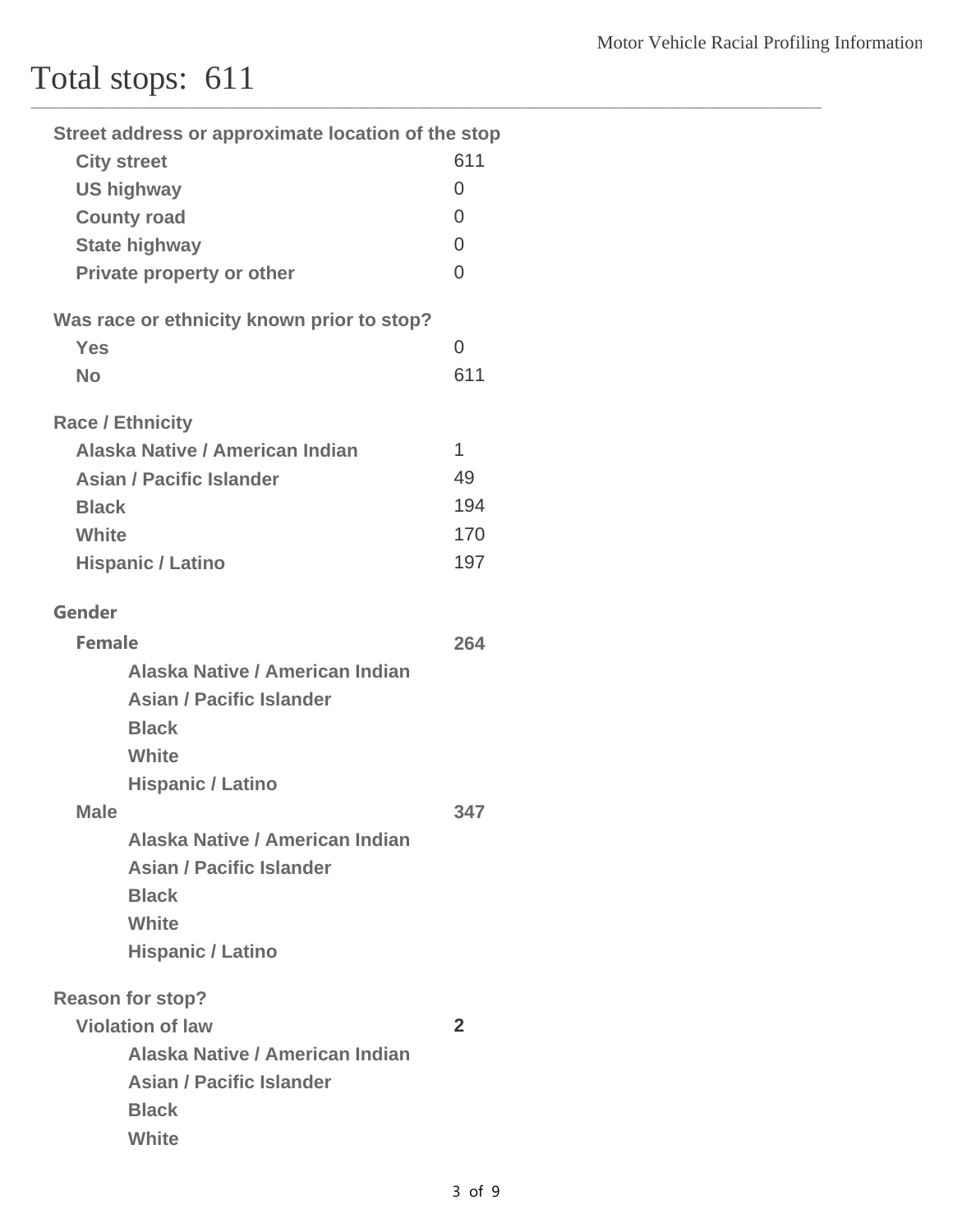| <b>Hispanic / Latino</b>         |                                                                                         |
|----------------------------------|-----------------------------------------------------------------------------------------|
| <b>Preexisting knowledge</b>     | 0                                                                                       |
| Alaska Native / American Indian  |                                                                                         |
| <b>Asian / Pacific Islander</b>  |                                                                                         |
| <b>Black</b>                     |                                                                                         |
| <b>White</b>                     |                                                                                         |
| <b>Hispanic / Latino</b>         |                                                                                         |
| <b>Moving traffic violation</b>  | 609                                                                                     |
| Alaska Native / American Indian  |                                                                                         |
| <b>Asian / Pacific Islander</b>  |                                                                                         |
| <b>Black</b>                     |                                                                                         |
| <b>White</b>                     |                                                                                         |
| <b>Hispanic / Latino</b>         |                                                                                         |
| <b>Vehicle traffic violation</b> | 0                                                                                       |
| Alaska Native / American Indian  |                                                                                         |
| <b>Asian / Pacific Islander</b>  |                                                                                         |
| <b>Black</b>                     |                                                                                         |
|                                  |                                                                                         |
|                                  |                                                                                         |
| Was a search conducted?          |                                                                                         |
|                                  | 8                                                                                       |
| Alaska Native / American Indian  |                                                                                         |
| <b>Asian / Pacific Islander</b>  |                                                                                         |
| Black                            |                                                                                         |
| White                            |                                                                                         |
| <b>Hispanic / Latino</b>         |                                                                                         |
|                                  | 603                                                                                     |
| Alaska Native / American Indian  |                                                                                         |
| <b>Asian / Pacific Islander</b>  |                                                                                         |
| <b>Black</b>                     |                                                                                         |
| <b>White</b>                     |                                                                                         |
| <b>Hispanic / Latino</b>         |                                                                                         |
|                                  |                                                                                         |
|                                  | $\mathbf 2$                                                                             |
| Alaska Native / American Indian  |                                                                                         |
| <b>Asian / Pacific Islander</b>  |                                                                                         |
| <b>Black</b>                     |                                                                                         |
| <b>White</b>                     |                                                                                         |
| <b>Hispanic / Latino</b>         |                                                                                         |
|                                  | <b>White</b><br><b>Hispanic / Latino</b><br><b>Reason for Search?</b><br><b>Consent</b> |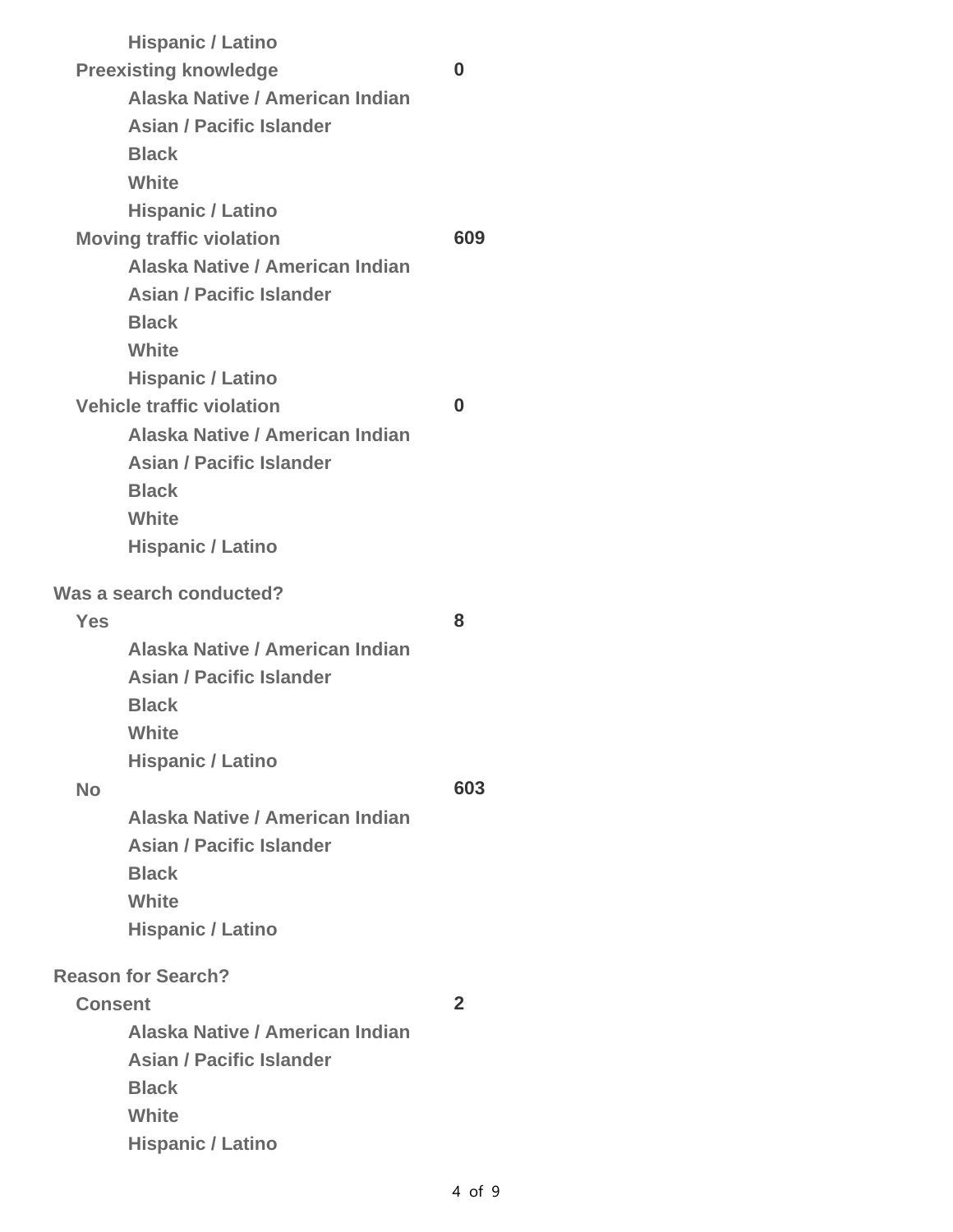| <b>Contraband</b>                                     | $\bf{0}$                |     |                                      |
|-------------------------------------------------------|-------------------------|-----|--------------------------------------|
| Alaska Native / American Indian                       |                         |     |                                      |
| <b>Asian / Pacific Islander</b>                       |                         |     |                                      |
| <b>Black</b>                                          |                         |     |                                      |
| White                                                 |                         |     |                                      |
| <b>Hispanic / Latino</b>                              |                         |     |                                      |
| <b>Probable</b>                                       | 1                       |     |                                      |
| Alaska Native / American Indian                       |                         |     |                                      |
| <b>Asian / Pacific Islander</b>                       |                         |     |                                      |
| <b>Black</b>                                          |                         |     |                                      |
| White                                                 |                         |     |                                      |
| <b>Hispanic / Latino</b>                              |                         |     |                                      |
|                                                       | 1                       |     |                                      |
| <b>Inventory</b><br>Alaska Native / American Indian   |                         |     |                                      |
| <b>Asian / Pacific Islander</b>                       |                         |     |                                      |
| <b>Black</b>                                          |                         |     |                                      |
| White                                                 |                         |     |                                      |
|                                                       |                         |     |                                      |
| <b>Hispanic / Latino</b><br><b>Incident to arrest</b> | $\overline{\mathbf{4}}$ |     |                                      |
| Alaska Native / American Indian                       |                         |     |                                      |
| <b>Asian / Pacific Islander</b>                       |                         |     |                                      |
| <b>Black</b>                                          |                         |     |                                      |
| White                                                 |                         |     |                                      |
|                                                       |                         |     |                                      |
| <b>Hispanic / Latino</b>                              |                         |     |                                      |
| <b>Was Contraband discovered?</b>                     |                         |     |                                      |
| <b>Yes</b>                                            | $\overline{2}$          |     | Did the finding result in arrest?    |
|                                                       |                         |     | (total should equal previous column) |
| Alaska Native / American Indian                       |                         | Yes | <b>No</b>                            |
| <b>Asian / Pacific Islander</b>                       |                         | Yes | <b>No</b>                            |
| <b>Black</b>                                          |                         | Yes | <b>No</b>                            |
| White                                                 |                         | Yes | <b>No</b>                            |
| <b>Hispanic / Latino</b>                              |                         | Yes | <b>No</b>                            |
| <b>No</b>                                             | 609                     |     |                                      |
| Alaska Native / American Indian                       |                         |     |                                      |
| <b>Asian / Pacific Islander</b>                       |                         |     |                                      |
| <b>Black</b>                                          |                         |     |                                      |
| White                                                 |                         |     |                                      |
| <b>Hispanic / Latino</b>                              |                         |     |                                      |
|                                                       |                         |     |                                      |

**Description of contraband**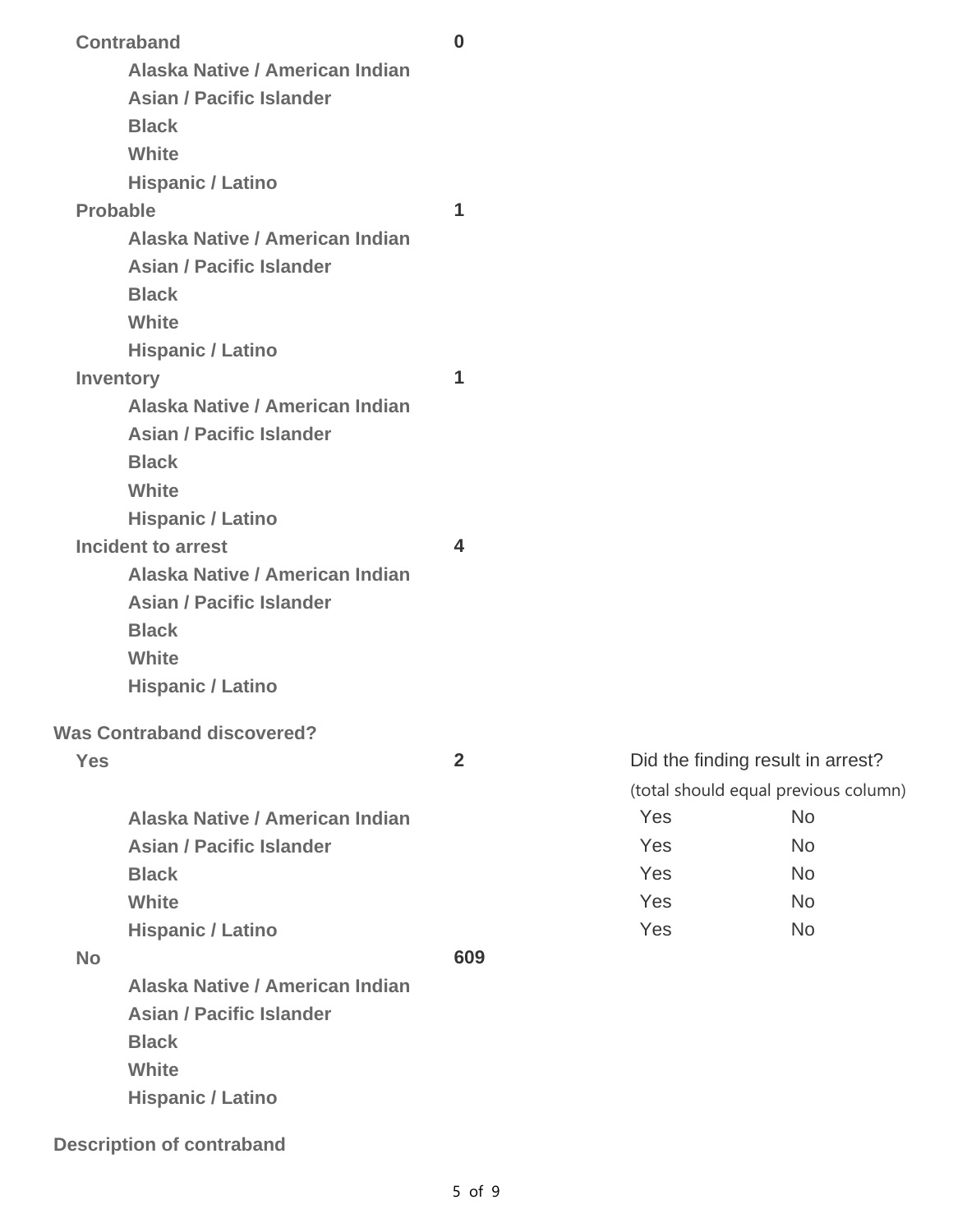| <b>Drugs</b>                    | 1        |  |
|---------------------------------|----------|--|
| Alaska Native / American Indian |          |  |
| <b>Asian / Pacific Islander</b> |          |  |
| <b>Black</b>                    |          |  |
| <b>White</b>                    |          |  |
| <b>Hispanic / Latino</b>        |          |  |
| <b>Weapons</b>                  | 1        |  |
| Alaska Native / American Indian |          |  |
| <b>Asian / Pacific Islander</b> |          |  |
| <b>Black</b>                    |          |  |
| White                           |          |  |
| <b>Hispanic / Latino</b>        |          |  |
| <b>Currency</b>                 | $\bf{0}$ |  |
| Alaska Native / American Indian |          |  |
| <b>Asian / Pacific Islander</b> |          |  |
| <b>Black</b>                    |          |  |
| <b>White</b>                    |          |  |
| <b>Hispanic / Latino</b>        |          |  |
| <b>Alcohol</b>                  | 0        |  |
| Alaska Native / American Indian |          |  |
| <b>Asian / Pacific Islander</b> |          |  |
| <b>Black</b>                    |          |  |
| <b>White</b>                    |          |  |
| <b>Hispanic / Latino</b>        |          |  |
| <b>Stolen property</b>          | 0        |  |
| Alaska Native / American Indian |          |  |
| <b>Asian / Pacific Islander</b> |          |  |
| <b>Black</b>                    |          |  |
| <b>White</b>                    |          |  |
| <b>Hispanic / Latino</b>        |          |  |
| <b>Other</b>                    | 0        |  |
| Alaska Native / American Indian |          |  |
| <b>Asian / Pacific Islander</b> |          |  |
| <b>Black</b>                    |          |  |
| <b>White</b>                    |          |  |
| <b>Hispanic / Latino</b>        |          |  |
| <b>Result of the stop</b>       |          |  |
| <b>Verbal warning</b>           | 3        |  |
| Alaska Native / American Indian |          |  |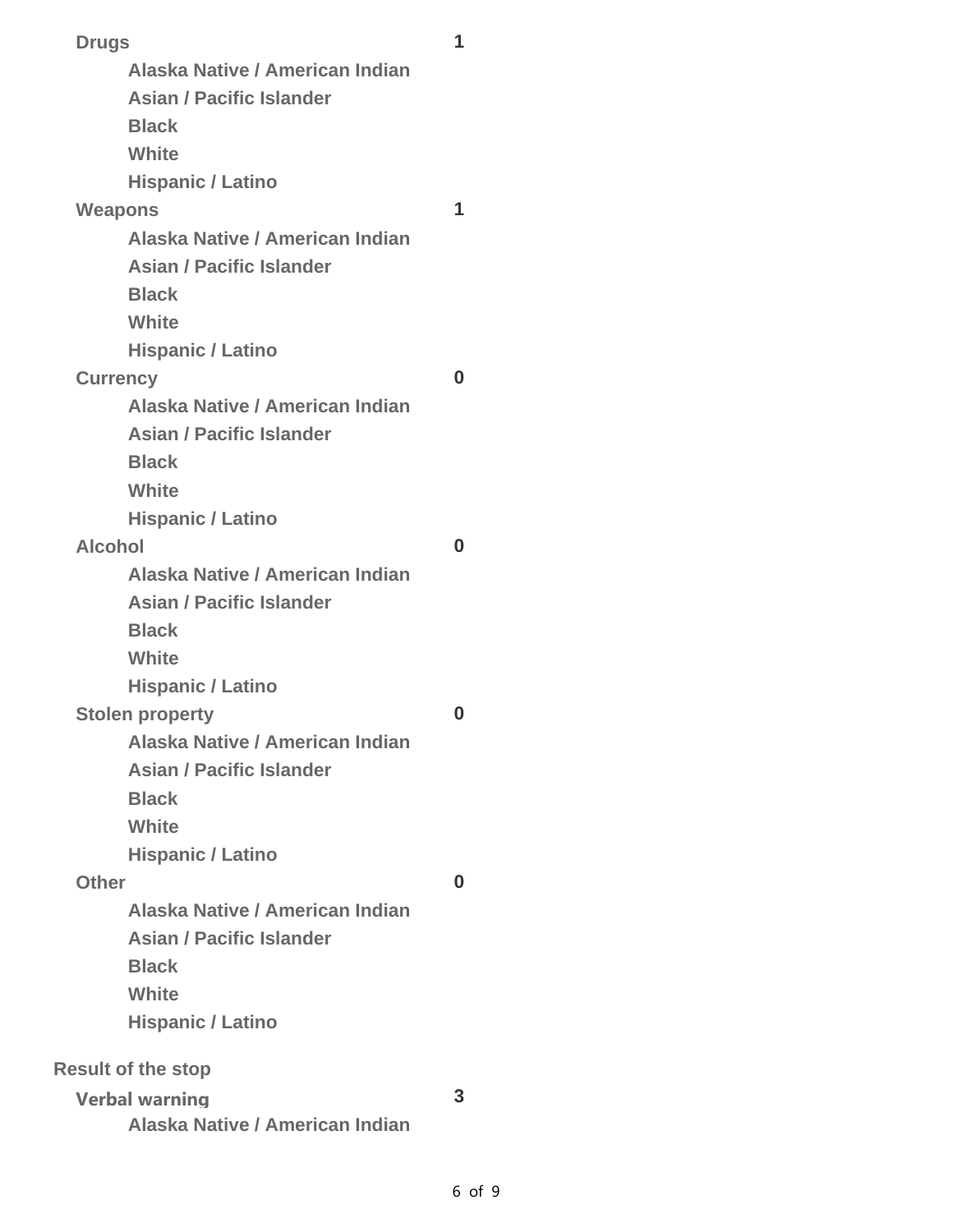|                 | <b>Asian / Pacific Islander</b>   |                |
|-----------------|-----------------------------------|----------------|
|                 | <b>Black</b>                      |                |
|                 | <b>White</b>                      |                |
|                 | <b>Hispanic / Latino</b>          |                |
|                 | <b>Written warning</b>            | 394            |
|                 | Alaska Native / American Indian   |                |
|                 | <b>Asian / Pacific Islander</b>   |                |
|                 | <b>Black</b>                      |                |
|                 | <b>White</b>                      |                |
|                 | <b>Hispanic / Latino</b>          |                |
| <b>Citation</b> |                                   | 212            |
|                 | Alaska Native / American Indian   |                |
|                 | <b>Asian / Pacific Islander</b>   |                |
|                 | <b>Black</b>                      |                |
|                 | <b>White</b>                      |                |
|                 | <b>Hispanic / Latino</b>          |                |
|                 | <b>Written warning and arrest</b> | O              |
|                 | Alaska Native / American Indian   |                |
|                 | <b>Asian / Pacific Islander</b>   |                |
|                 | <b>Black</b>                      |                |
|                 | <b>White</b>                      |                |
|                 | <b>Hispanic / Latino</b>          |                |
|                 | <b>Citation and arrest</b>        | O              |
|                 | Alaska Native / American Indian   |                |
|                 | <b>Asian / Pacific Islander</b>   |                |
|                 | <b>Black</b>                      |                |
|                 | <b>White</b>                      |                |
|                 | <b>Hispanic / Latino</b>          |                |
| <b>Arrest</b>   |                                   | $\overline{2}$ |
|                 | Alaska Native / American Indian   |                |
|                 | <b>Asian / Pacific Islander</b>   |                |
|                 | <b>Black</b>                      |                |
|                 | <b>White</b>                      |                |
|                 | <b>Hispanic / Latino</b>          |                |
|                 | <b>Arrest based on</b>            |                |
|                 | <b>Violation of Penal Code</b>    | $\overline{2}$ |
|                 | Alaska Native / American Indian   |                |
|                 | <b>Asian / Pacific Islander</b>   |                |
|                 | <b>Black</b>                      |                |
|                 |                                   |                |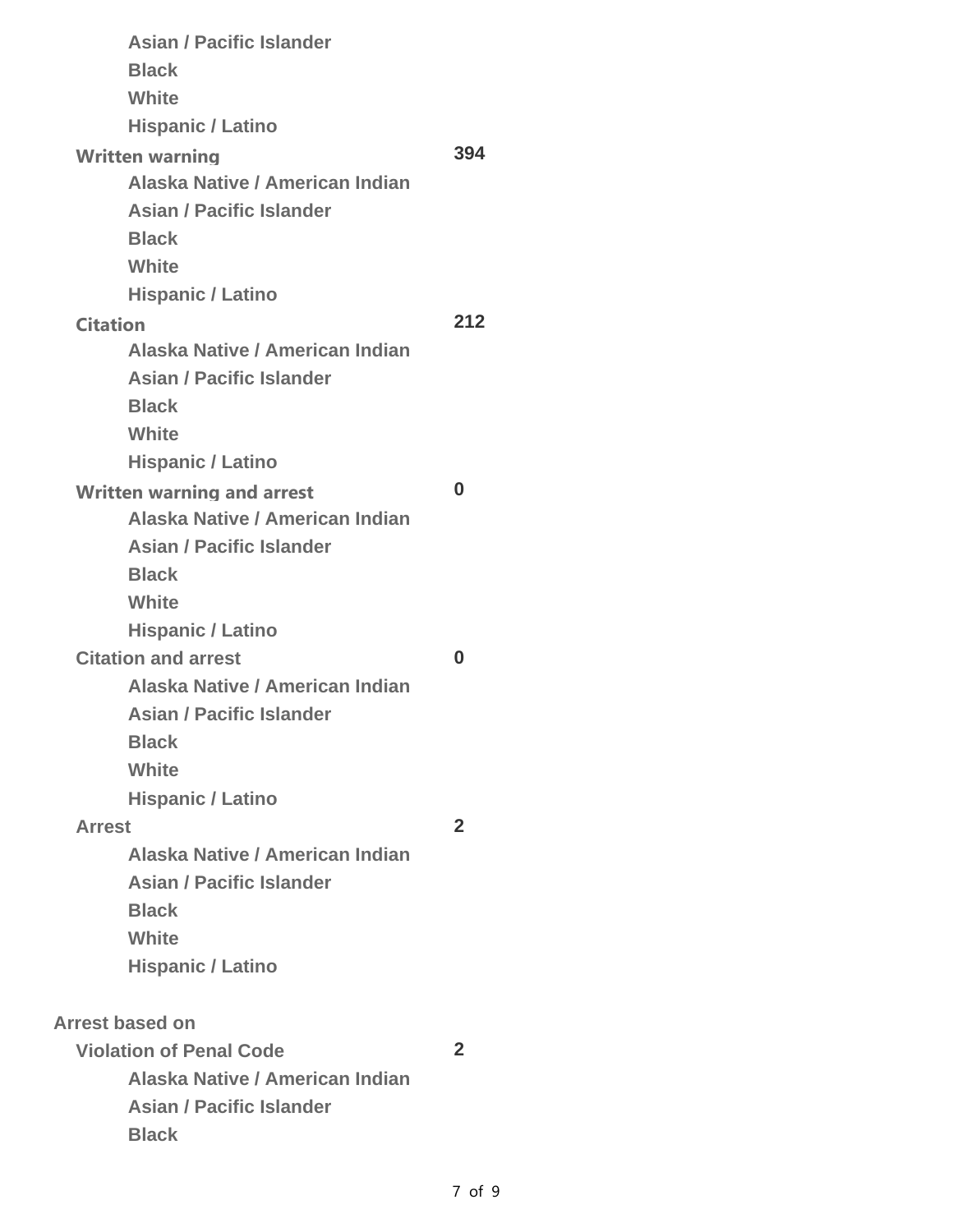|            | White                                                           |          |
|------------|-----------------------------------------------------------------|----------|
|            | <b>Hispanic / Latino</b>                                        |          |
|            | <b>Violation of Traffic Law</b>                                 | O        |
|            | Alaska Native / American Indian                                 |          |
|            | <b>Asian / Pacific Islander</b>                                 |          |
|            | <b>Black</b>                                                    |          |
|            | White                                                           |          |
|            | <b>Hispanic / Latino</b>                                        |          |
|            | <b>Violation of City Ordinance</b>                              | $\bf{0}$ |
|            | Alaska Native / American Indian                                 |          |
|            | <b>Asian / Pacific Islander</b>                                 |          |
|            | <b>Black</b>                                                    |          |
|            | White                                                           |          |
|            | <b>Hispanic / Latino</b>                                        |          |
|            | <b>Outstanding Warrant</b>                                      | $\Omega$ |
|            | Alaska Native / American Indian                                 |          |
|            | <b>Asian / Pacific Islander</b>                                 |          |
|            | <b>Black</b>                                                    |          |
|            | White                                                           |          |
|            | <b>Hispanic / Latino</b>                                        |          |
|            | Was physical force resulting in bodily injury used during stop? |          |
| <b>Yes</b> |                                                                 | $\bf{0}$ |
|            | Alaska Native / American Indian                                 |          |
|            |                                                                 |          |

**Asian / Pacific Islander Black White Hispanic / Latino No 611**

**Alaska Native / American Indian Asian / Pacific Islander Black White Hispanic / Latino**

## **Number of complaints of racial profiling**

| <b>Total</b> |                                        |  |
|--------------|----------------------------------------|--|
|              | <b>Resulted in disciplinary action</b> |  |

**Did not result in disciplinary action**